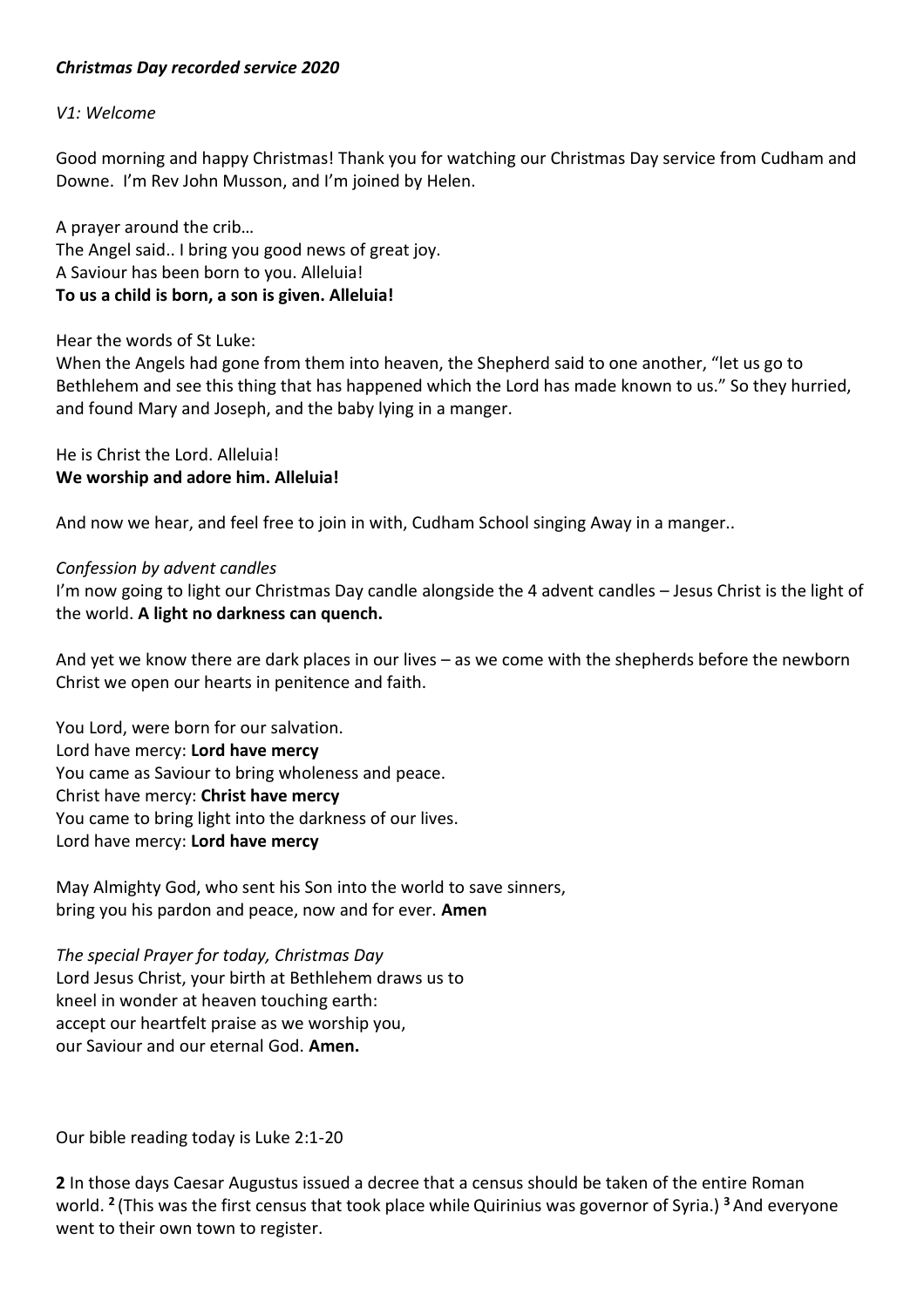**<sup>4</sup>** So Joseph also went up from the town of Nazareth in Galilee to Judea, to Bethlehem the town of David, because he belonged to the house and line of David. **<sup>5</sup>**He went there to register with Mary, who was pledged to be married to him and was expecting a child. **<sup>6</sup>** While they were there, the time came for the baby to be born, **<sup>7</sup>** and she gave birth to her firstborn, a son. She wrapped him in cloths and placed him in a manger, because there was no guest room available for them.

**<sup>8</sup>** And there were shepherds living out in the fields nearby, keeping watch over their flocks at night. **<sup>9</sup>**An angel of the Lord appeared to them, and the glory of the Lord shone around them, and they were terrified. **<sup>10</sup>** But the angel said to them, 'Do not be afraid. I bring you good news that will cause great joy for all the people. **<sup>11</sup>** Today in the town of David a Saviour has been born to you; he is the Messiah, the Lord. **<sup>12</sup>** This will be a sign to you: you will find a baby wrapped in cloths and lying in a manger.' **<sup>13</sup>** Suddenly a great company of the heavenly host appeared with the angel, praising God and saying, **<sup>14</sup>** 'Glory to God in the highest heaven,

and on earth peace to those on whom his favour rests.'

**<sup>15</sup>** When the angels had left them and gone into heaven, the shepherds said to one another, 'Let's go to Bethlehem and see this thing that has happened, which the Lord has told us about.'

**<sup>16</sup>** So they hurried off and found Mary and Joseph, and the baby, who was lying in the manger. **<sup>17</sup>** When they had seen him, they spread the word concerning what had been told them about this child, **<sup>18</sup>** and all who heard it were amazed at what the shepherds said to them. **<sup>19</sup>** But Mary treasured up all these things and pondered them in her heart. **<sup>20</sup>** The shepherds returned, glorifying and praising God for all the things they had heard and seen, which were just as they had been told.

# *Talk – Rev John Musson*

Just what I've always wanted – hope you've been able to say that about your presents this year – or maybe you've not opened them yet? Just what we wanted – do you think the shepherds would have said that? No Things didn't turn out as the shepherds expected, did they – there they were, looking after their sheep, and then – the shepherds were amazed by the words of the angels, amazed when they visited the stable, and so amazed they went back praising God because everything was just as the angels told them. I wonder if your Christmas has turned out different to how you expected? Maybe sadly not seeing the family and friends you expected, or unable to do the boxing day sales tomorrow(!) or doing more walking around our beautiful countryside or no church service?

A different sort of Christmas – wonder if that needs different presents? Apparently these are in short supply again and make excellent presents *….(hold up toilet roll)* - no we're not hoarding, the company we get these from send us them in bulk and help provide toilets in the developing world - With the help from toilet rolls 3 words to help us think and ponder the words of the angels how the shepherds felt and acted at this amazing news!

1. Glory - Did you notice exactly what the angelic choir sang – 'Glory to God in the highest heaven, and on earth peace to those on whom his favour rests.' Glory – it's the same word we hear at the beginning of John's gospel – it's about who God is, and particularly about Jesus what God has done – he offers us his glory in the person of Jesus Christ, the one born in Bethlehem – and so to our 2nd word

2. News - Isn't the news awful at the moment – covid19, Brexit, people we know who are ill, missing our families – but this news wasn't awful news – the angel describes it as 'good news' that will be great joy to all people. Good news – it's the best news ever – and it's for all people. That means you and me. What's really amazing about this event is that the first people who get to know that God's son our saviour has been born is not the roman governor, or Herod in his palace, but the ordinary people, even the outcasts – shepherds then were smelly people, and because of their job, couldn't even get to worship. Yet that's just like God, as we see in the life of Jesus – his concern for the everyday ordinary people- that's good news then, and it's good news now too… so to our 3rd word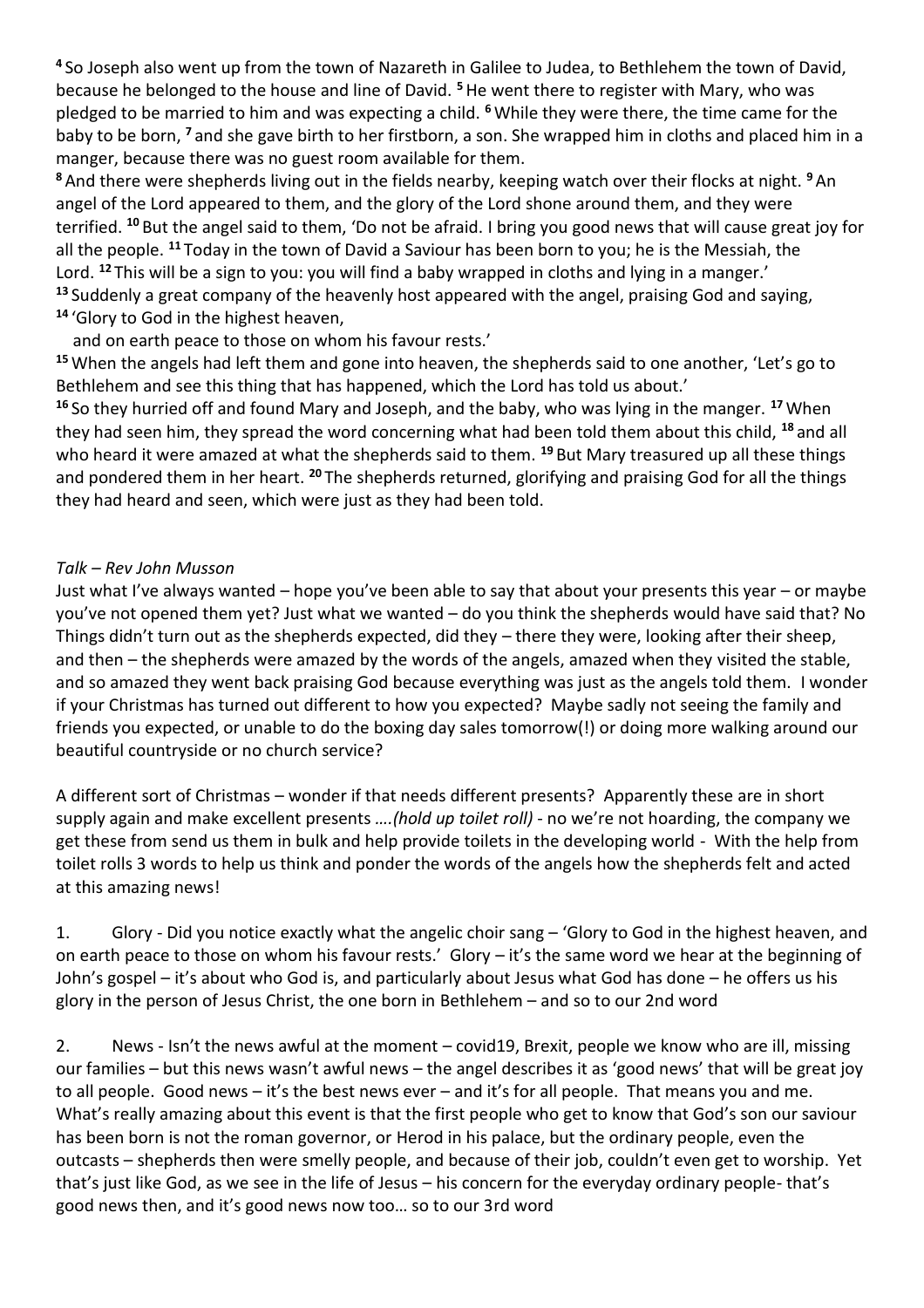3. Joy - Not much joy around this Christmas? maybe we're looking in the wrong place? – This was good news of great joy to all the people – not in material things, not even Christmas pudding or presents, but in a person- a baby wrapped in strips of cloth and lying in a manger- in a cattle stall – do you remember I said the news was for all people? And the simplicity of Jesus birth says the same – not in royal house or hall, but in a stable dark and dim, the word made flesh was born, a light for all. Well that's it then – a story to think about, with the help of the gift of toilet rolls – not quite- one final word…

Go! The shepherds could have stayed frightened in their field, or ignored the angelic messenger – but they didn't – they chose to go – let's go to Bethlehem to see this thing that has happened, which the lord has told us about – they knew that this was the Lord God's message and didn't hang around – they hurried to nearby Bethlehem and found Mary and Joseph – and the baby in the manger – and having gone, they didn't stop – they spread the word – in other words, they kept going, and (v20) returned home, glorifying and praising God for all the things they had heard and seen, which were just as they had been told.

They'd caught the angel's message, checked it out, made it their own and shared it with others.

What about us – are we ready this strange Christmas to do the same? To see God's glory, to have ears open to hear the news, to be filled with joy because of Jesus birth, and to go and tell others what we have heard and seen?

# *The Prayers*

Today, in all the demands, we pray for those who are facing a Christmas without someone they love. God of goodness, **hear us and be with us.**

Today, in all the delights, we pray for those who are facing a Christmas alone. God of goodness… **hear us and be with us.**

Today, in all the celebration, we pray for those who are facing conflicts. God of goodness… **hear us and be with us.**

Today, in all the business, we pray for under stress, and those suffering from covid19. God of goodness… **hear us and be with us.**

Let's keep a few moments of silence to offer our own prayers to God.

As our saviour taught us, so we pray: **Our Father in heaven, hallowed be your name, your kingdom come, your will be done, on earth as in heaven. Give us today our daily bread. Forgive us our sins as we forgive those who sin against us. Lead us not into temptation**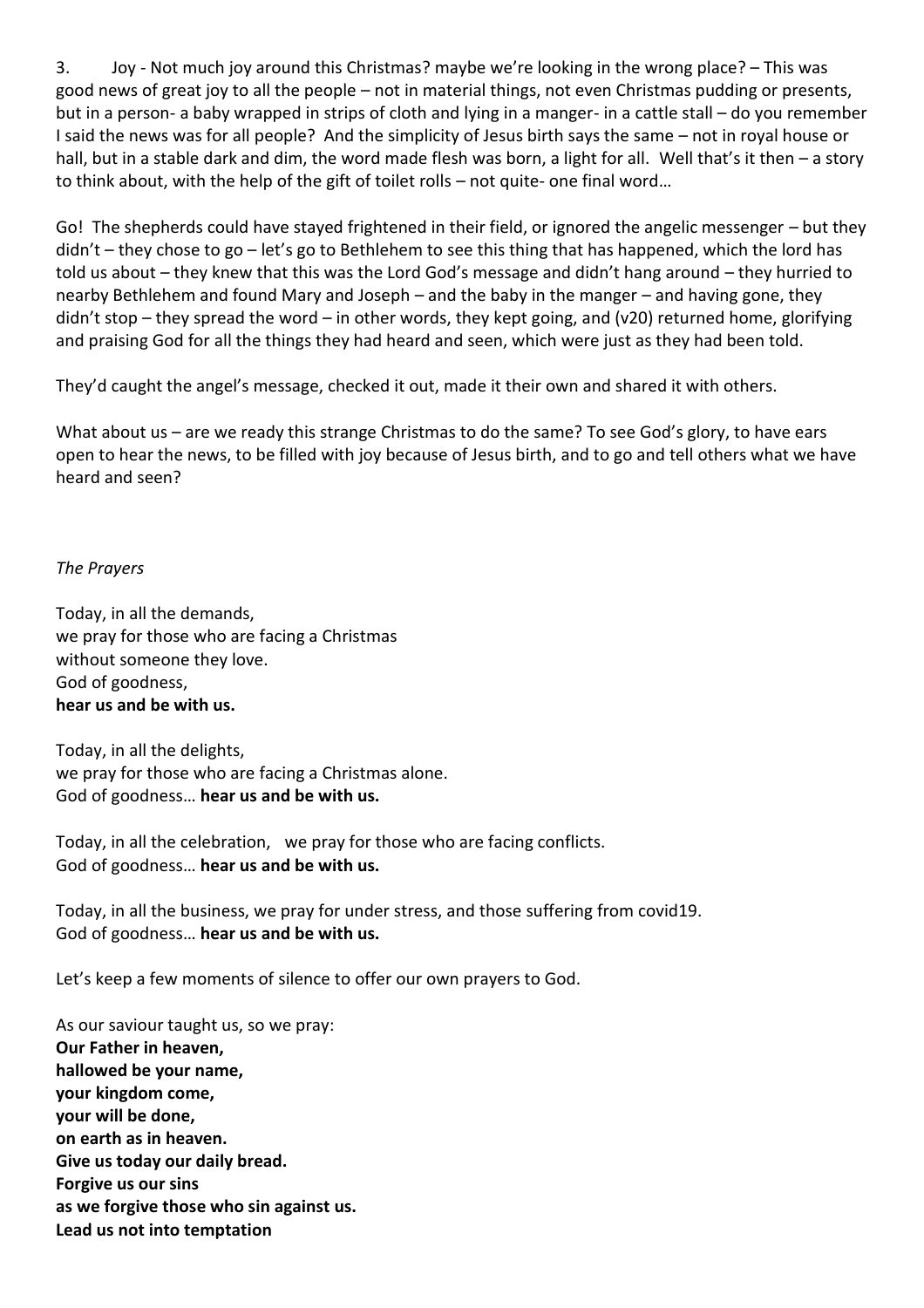**but deliver us from evil. For the kingdom, the power, and the glory are yours now and for ever. Amen.**

### *The Peace*

To us a child is born, to us a child is given, and his name shall be called The Prince of Peace. The peace of the Lord be always with you: **and also with you.**

Let us offer one another a sign of peace

*Our next carol performed by Bearpark and Esh Colliery band and Northern spirit singers, is Hark the herald angels sing.* 

*Communion:* While we can't all join in communion together, Helen and I are going to receive on behalf of us all – and I invite you to receive from the Lord Jesus spiritually as we hear this communion prayer and reflect that the baby born in Bethlehem became the king who died for us on the cross.

Lord of all life, you created the universe, where all living things reflect your glory. You give us this great and beautiful earth, to discover and to cherish.

You give us happy times and things to celebrate. In these we taste your kingdom, a feast for all your children.

You made us all, each wonderfully different, to join with the angels and sing your praise: **Holy, holy, holy Lord, God of power and might, heaven and earth are full of your glory. Hosanna in the highest**.

We thank you, loving Father, because, when we turned away, you sent Jesus, your Son. He gave his life for us on the cross and shows us the way to live.

Send your Holy Spirit, that these gifts of bread and Wine may be for us Christ's body and his blood.

On the night before he died, when darkness had fallen, Jesus took bread.

He gave thanks, broke it, and shared it with his disciples, saying: 'This is my body, given for you. Do this to remember me.'

After they had eaten, he took the cup of wine, gave thanks, and shared it with his disciples, saying: 'This is my blood, poured out for you and for many,